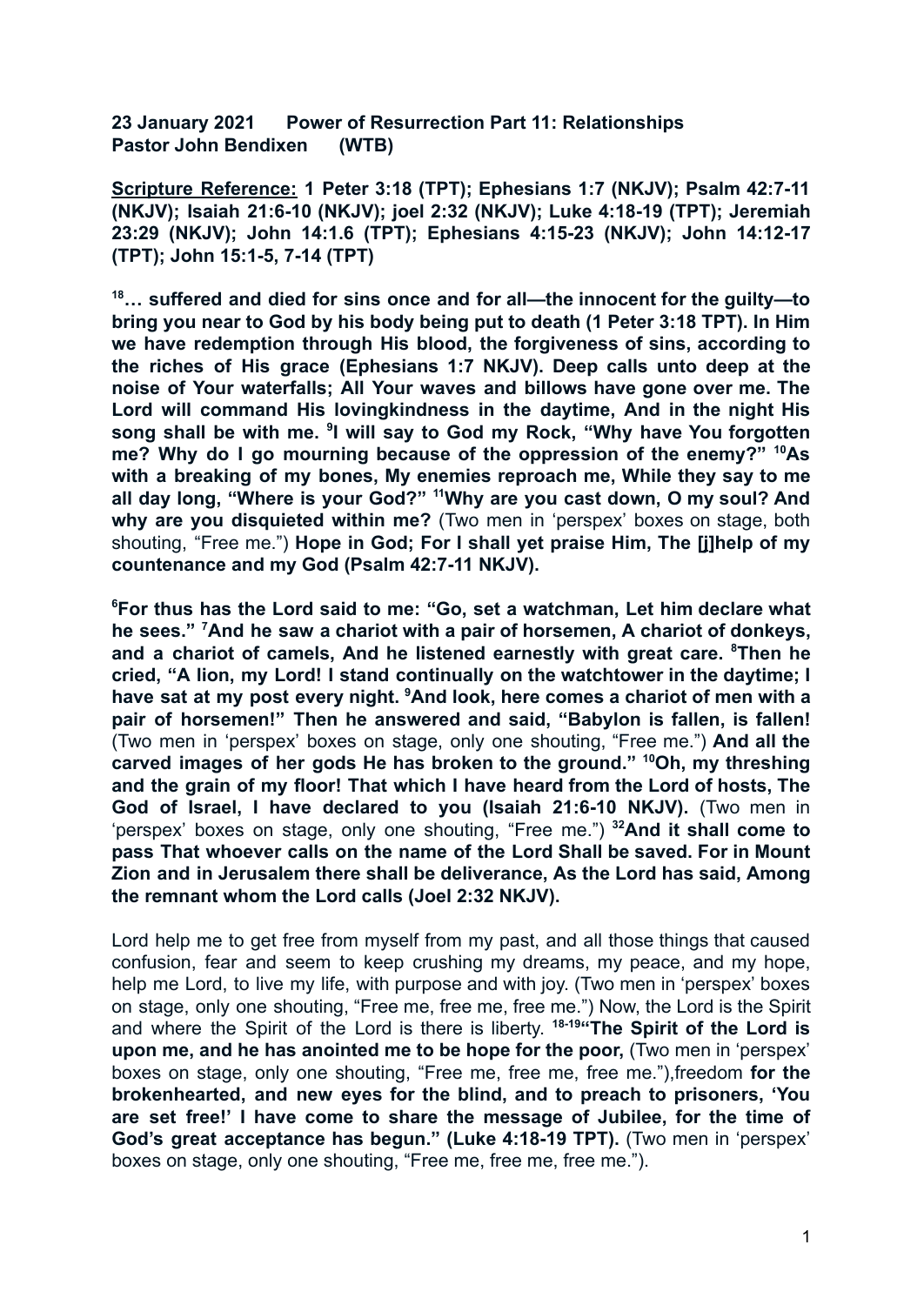I heard a call for freedom. There is this. (Pastor John hitting the box on all sides with a hammer). I see this man, he started calling for freedom but his voice, his voice has gone quiet, there seems to be no way in here. But I did hear his voice. He did say free me but he's gone quiet. And this one I've heard shouting. (Man in the box shouting, "Free me, free me, free me.") But there are also walls here. Where can I get in? (Pastor John hitting the box on all sides with a hammer). Oh, here is a back door, doesn't seem to be like there's anything here. (Pastor John helps the man to get out of the box.) You are free.

Look at this man. He has been set free. The Word of God that is like a hammer has broken down the resistance of the walls that consumed him and surrounded him. Won't you praise God with me that he is free. Praise Jesus he is free. He is free. He is free. Hallelujah. You may be seated and the rest of the work on the stage can get done. The gents that are going to come and move it come and help. Thank you.



The person standing on the left here started to cry, "Freedom," but something happened in the beginning of his crying. He began to focus on the self-oneness. So even as a Christian, born again person that has Jesus living in his heart, even though he started to cry, "Free me," the self-centered, self-oneness of his world began to consume and stifle his cries. The Bible refers to that as the deceitfulness of riches, the lust of the eyes, and the lust for other things, begin to creep in and they choke the word that is in your life. And so when you shout, "Free me," eventually if you give yourself over to the self-oneness, the oneness of yourself, that is desires, dreams, and your own goals that you wish to accomplish for yourself in your life. You are a Christian. You can see many things around you. You can even see the other Christians, you can actually hear the sounds that they make. You can see and you can observe and you can actually witness everything that's going on. But actually in your own life, and in your own Christian walk, you are in a captive cage of soul, of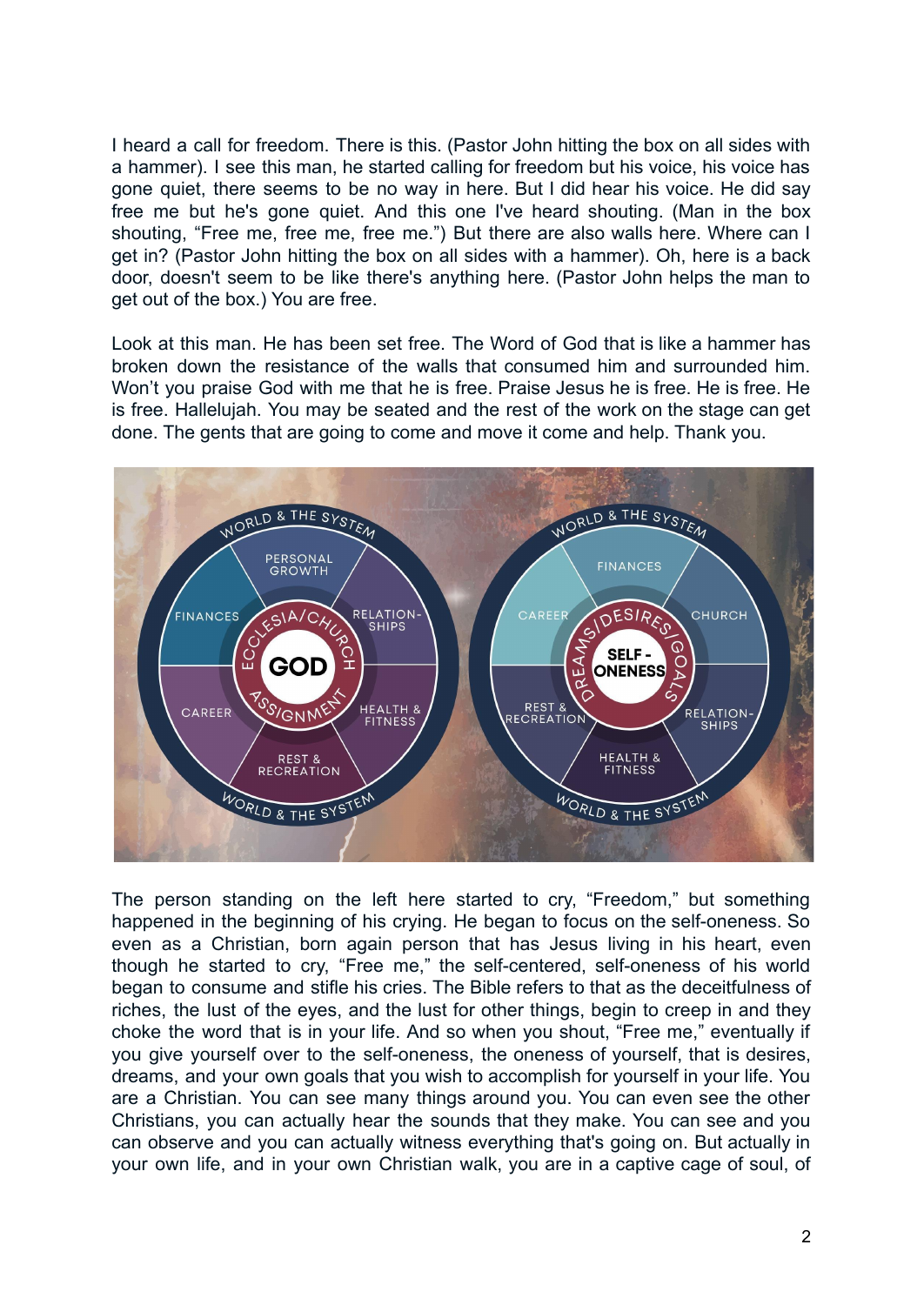dreams, of desires, of your own goals that you want to achieve for yourself in your life.

This other person that was crying, "Free me, free me," he began to recognise that actually, without God, he can do nothing. Not just the saving Jesus, but the personal, relational God, that has called him into a personal walk with Him. And as he began to respond to the call of God, the pull of God that was pulling in his spirit, and recognising that actually, his freedom doesn't lie in his self dreams, and the oneness of himself, and in his desires, and in all of the goals that he set for himself and those things that he wants to achieve in life, he realised that actually, his walk with God is actually in the Word of God. It's not just in the Word of God, it's also in the body of Christ that is the Ecclesia of God. And so, part of the demonstration I wanted to see to you today, is that if you're a Christian, that has put up walls around yourself, then when the Word of God's hammer - I'm going to read you this passage of Scripture very quickly. It's in Jeremiah, chapter 23, verse 29, it says **<sup>29</sup>"Is not My word like a fire?" says the LORD, "And like a hammer that breaks the rock in pieces? (Jeremiah 23: 29 NKJV)** That is the Word of God that will come like fire, and it comes like a hammer, and it will break down resistance, if you let it. In the case of the first person, the cage, he started to cry, but then eventually he decided, "No, you know, I'm actually quite comfortable with my walk with God. I like to just see everything around me. But I want to live for my own self, I want to live with my own dreams, my own goals, my own achievements, my own things, and I want to be able to say I did it. I did it. I want to take credit for it. I want to live in myself, oneness, and everything that I relate to lives through the self-oneness of who I am. And so whatever relationships I have, it's because of how I did it. And whatever finances or achievements or careers or things, I did it." Until there is a dramatic, dramatic change that happens in your life. And then you turn to God. And then what happens is, "'God, help me." And then He starts to hear the cry. But then pretty soon, you're still not ready to give up your goals and your dreams and your desires. And so you go quiet, and He still can't liberate you. Because you've realised, "Actually, I don't really want to be free. I just wanted help in the moment. So that actually I can keep living the way I wanted to. Help, just help me get through this moment so I can keep living the way I wanted to live." Praise the Lord.

I know that what I was revealing to you today was dramatic. It was designed to show you the dramatic because in real life this is how it works. "I will strengthen myself in my soul. I will strengthen myself in the ways that I want to go." You know how you can be sure that you're in a cage is that everybody else is to blame except for you? It's everybody else's fault except yours. In particular, the introspection that you do about yourself is actually just to improve yourself and to make yourself more acceptable for the stuff that you want. It's not about changing yourself to be what God wants. It's all about changing yourself by reading the Bible, and by spending time even praying, but for what you want, not what God wants. That is the difference between people who go to church, versus people that understand that God has not called us just to be congregation members that go to church on a Sunday. And in church, they praise God and they pray, and they have all kinds of things that they do that are ceremonial. Yes, even born again, spirit filled, charismatic Christians have ceremonies Sunday after Sunday. And if it becomes a ceremony to you, even your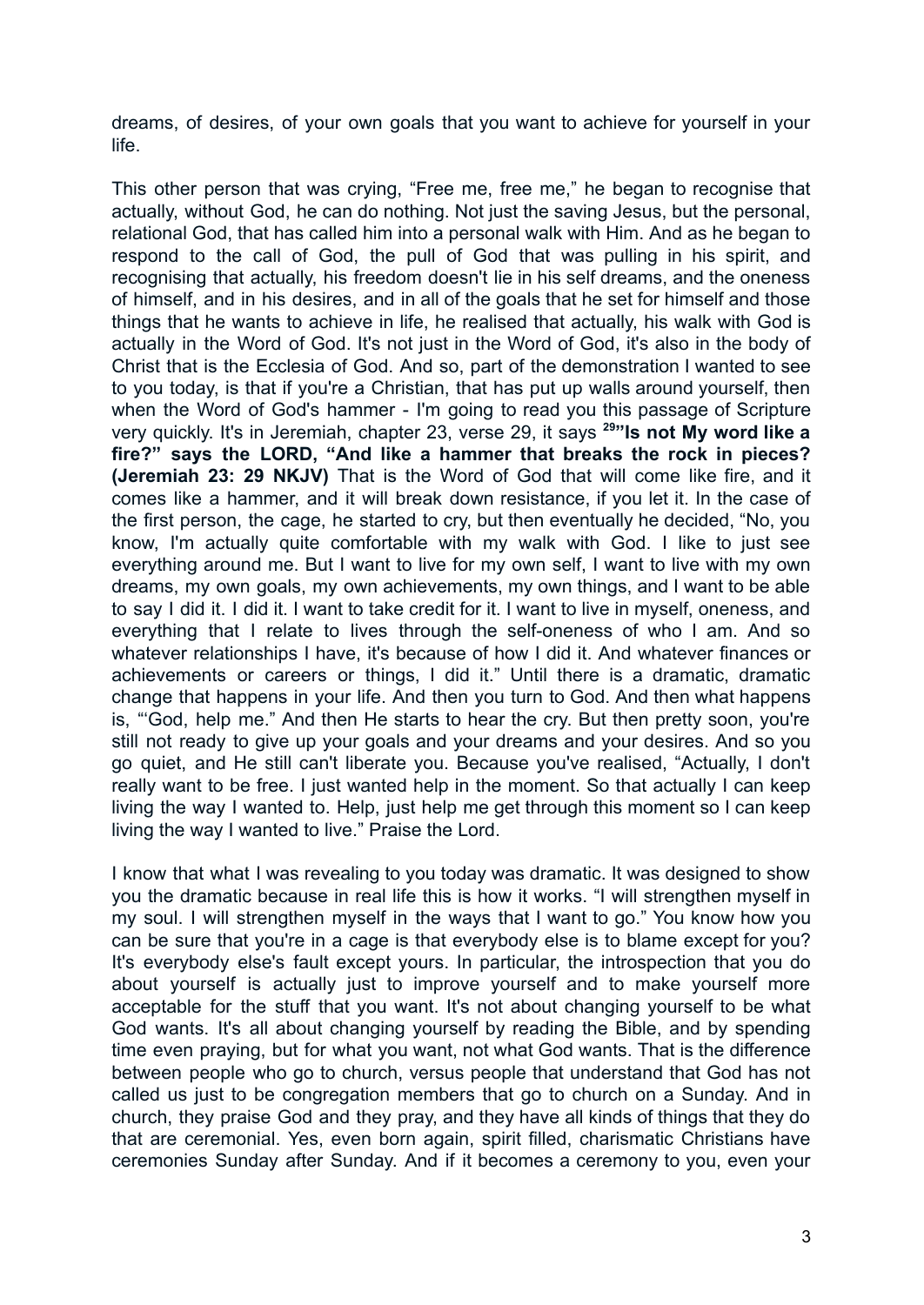prayer time, and even your reading the Bible, if it becomes a ceremony to you, it has no benefit or profit to your liberation. You need to understand the power of God's word, and that He works through people.

"Well, I'll sort myself out with myself before God." Good for you. But in the Ecclesia of God, the way that God designed us to be one body, you can't actually be free from yourself, unless somebody else in the church that is around you, frees you. And you might say, 'Well, that doesn't go according to the Word of God," I'm going to show you that it does. Stick with me this morning. John,chapter 14, in The Passion Translation says, <sup>1</sup>**Don't worry or surrender to your fear. For you've believed in God, now trust and believe in me also.** Verse six, **<sup>6</sup>Jesus explained, "I am the Way, I am the Truth, and I am the Life. No one comes next to the Father except through union with me." (John 14:1,6 TPT)** So here is the key. No one can actually experience the life of the Father, except you're in union with Him. Union with Him, not knowing about Him, not knowing Him from a distance, union with Him. Having union with Him is a much more powerful, closer, life changing experience day by day than just knowing Him or knowing about Him. I read this scripture to you last week. Ephesians four, verse 17 to 24 says, **<sup>17</sup>This I say, therefore, and testify in the Lord, that you should no longer walk as the rest of the Gentiles walk**. In other words, don't walk around as a Christian like every other person that you come into contact with, **in the futility of their mind.** Can I just pause here for a minute, and give you just something for your own thought process? How many people do you think out there in the world, in the billions of people on this planet, think that their mind is so well adapted to knowledge, information, culture, that actually they think their mind and their talent or their something different is the thing that makes the difference between them and ordinary people? What about ordinary people who just seem to survive? They live in the futility of your mind, there is nothing about your mind that can actually give you purpose. There is nothing in your mind that can give you peace. There is nothing in your mind that can actually give you salvation, your mind is going to work against that. The futility of your mind. **<sup>18</sup>Having their understanding darkened.** Why? because they are self-centered people. They are the people that are always about self oneness - "As long as I'm okay here by me." **… being alienated from the life of God, because of the ignorance that is in them.** Well, you know, if you had to go to a number of very high profile, even just let's take our country, South Africa, never mind the rest of the world, but certainly if you're going to Europe and where there is very little active Christian religion going on, if you went to anybody and say, "You are ignorant," they would say, "On the contrary, sir, we wish to correct you. We think we are enlightened because we no longer need church, we no longer need God. We just need our minds and our self will, and our education, and the things that we're born with. We don't need God. We are a very self contained people that know how to live." Yet, the Bible calls them ignorant. Well, if you don't know God, then you're ignorant. I don't care how educated you are, how smart you are, how wealthy you are, and how many connections you have in the right places. You're ignorant.

Pretty strong language from the pulpit this morning, Pastor John. Well, it's because I want to walk you out of your cubicle and I want you to be free. **… because of the blindness of their heart**. Well, here's the thing about your heart, if you make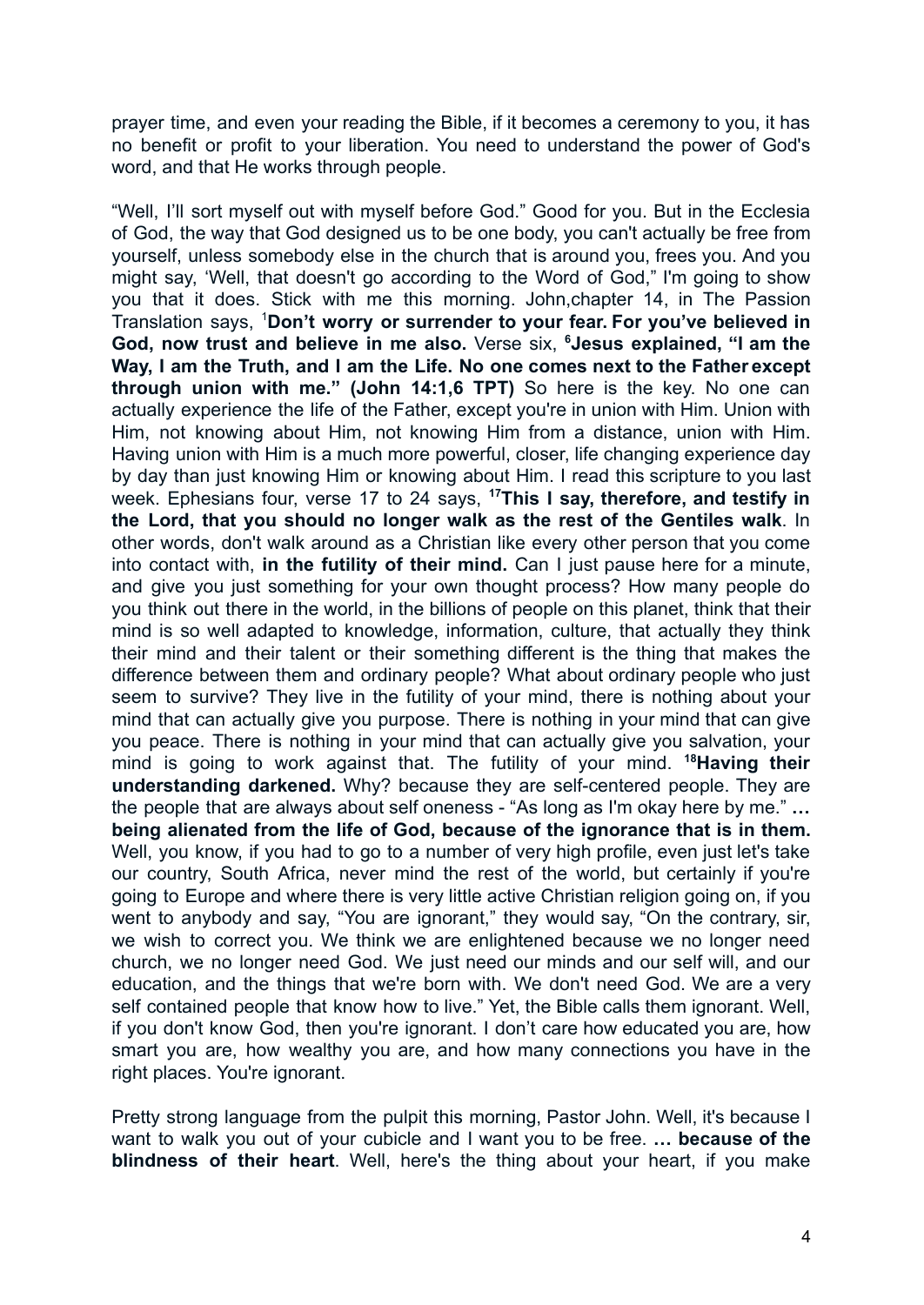choices in your heart - because the Bible says out of your heart flows the issues of life. If you make choices in your heart, your mind sets about analysing all the activities, all the conversations, everything that's happening around your world, to justify what you have chosen in your heart. But this scripture says that not only are you ignorant, not only is your understanding darkened, not only do you have the futility of mind, but, you also have blindness of your heart.

These people, **<sup>19</sup>who, being past feeling, have given themselves over to the joy of their flesh, lewdness, to work all uncleanness with greediness, <sup>20</sup>But you have not so learned Christ, <sup>21</sup> if indeed you have heard him, and have been taught by Him.** If you have been taught by Him, not taught by the world system; if you've been taught by Him. **As the truth is in Jesus, <sup>22</sup> that you put off concerning your former conduct, the old man which grows corrupt according to the deceitfulness of lusts <sup>23</sup>and be renewed in the spirit of your mind and that you put on the new man.** You can put on the new man like a coat and you can walk around and say, "This coat belongs to my new man and I live touching the world with a new man." **… which was created according to God, in true righteousness and holiness (Ephesians 4:17-23 NKJV).**

Now, behind me I have two screens. On the side I've got a diagram for you, which is, I'm going to call the *Self Oneness diagram* and on the side here, I've got the *Ecclesia Church Assignment diagram*. Here's what happens as Christians. If you are a Christian that has received Jesus into your heart, He is the Lord and Saviour of your life, that doesn't change anything about the way you live your life, it only changes the fact that Jesus is now living in your spirit and you are a new creature. But you have to live life through your old creature, this body that's going to get corrupted and die, this mind that is actually still touching everything, all information and knowledge and all things that come to your world, your senses and your mind - you have to live as a Christian through that.

If you are still focused on yourself, even though you may be born again, what happens is that your life is still full of your dreams, it's full of your desires, it's full of your goals. You will have a financial goal, you will have a career goal, you will have rest and recreation, perhaps health and fitness, you will have relationships and in one of the little blocks of your life, you'll have church. You'll come to church on Sundays and you might pray during the week and you might do a few other things that will say, "I am a Christian." But what you do is you delegate God to a portion of your life. I find this even in a lot of Christians who are quite committed Christians, they come to church quite regularly, they might even be Christians, that tithe when it suits them. But you find that church is just a part of your life, and it has a good part to play because it centres you; it makes you feel like anything I do for the rest of the week is okay because I went to church and everything else I do with my money is okay, because I've tithed.

A part of one of the things in your life is to go to church, but you are still consumed with your dreams, your desires, your goals, the things that you want to achieve in life. Whatever you touch in the world around you, you touch through the prism of; it's a financial goal this one, this is a career goal this one, this is a relationship goal this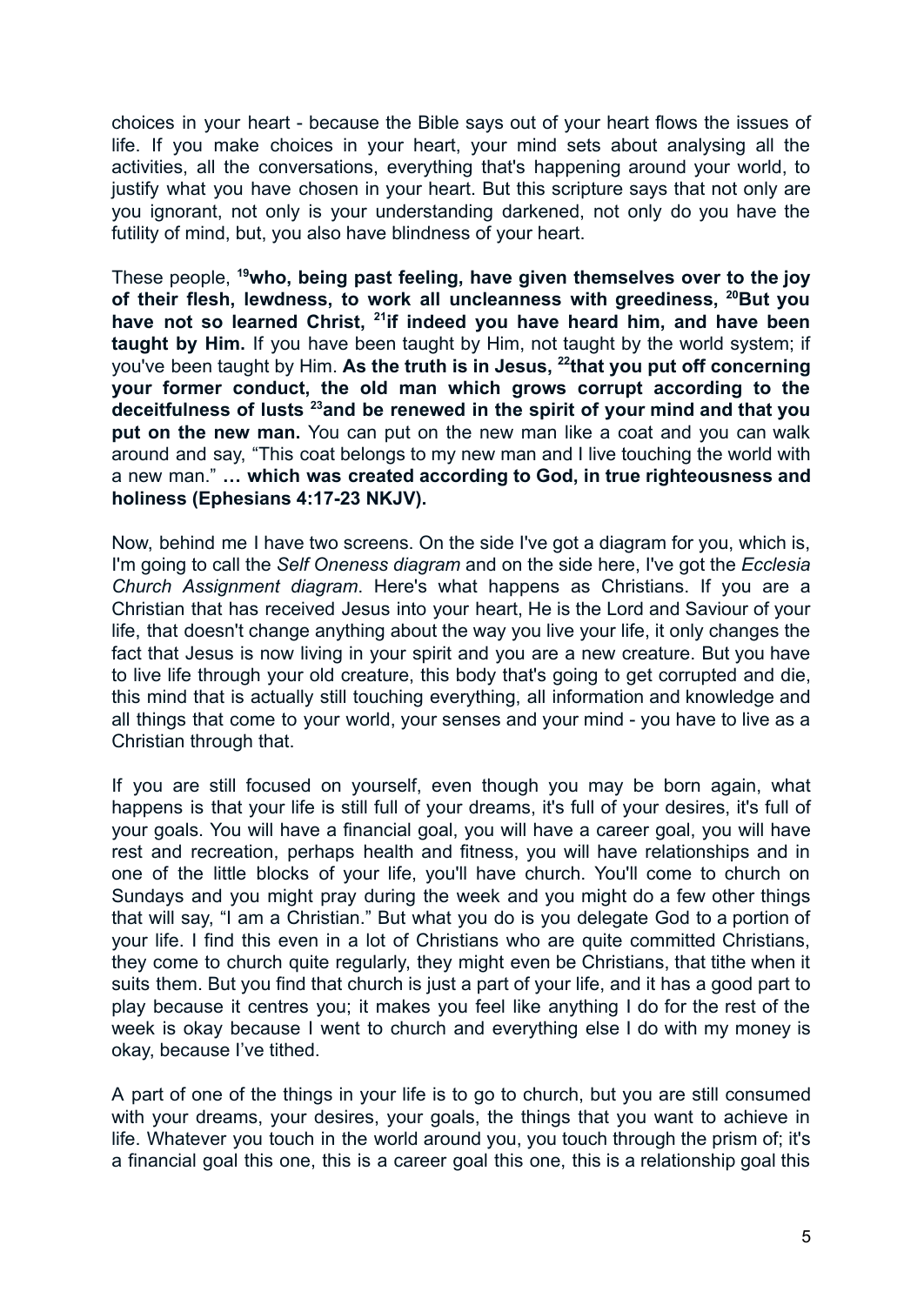one, and so as you live in the world around you, it is through the prism of what you want, even as a Christian. When people walk around your life, and they beat on the sides of your being, to find out if there's a place to get in, or a place for the Word of God to get entrance to break down the mould that you've created around you; there's no getting in.

The Bible says in the book of Mark, there are people that for a time they let their guard down and they let the Word in and the Bible says that the weeds grow up right next to them. Those weeds are the lust of the eyes, the lust of the flesh, and the deceitfulness of riches; they creep into your life and they choke the Bible, the Word, the revelation. They choke it.

Well, how do you know? How do you know if the Word of God is being choked in your life? Do you want to hear it? Are you sure? You really do want to hear this? Well, the first thing is, you'll know that the Word of God is being choked in your life when all your prayers, all your confessions, all your declarations, and your church life is about you. Then already, the word of God, weeds are growing up right next to it. It's about me, I need to do, I need to get what I'm going to get. I'll tell you the second part is that when you look at the people in the church around you, you look at them as a resource to serve you. And of course, you know, that you can't just go about the facade of saying, "Serve me." So what you do is you serve them. And then you expect a serving in return. And so because you're not serving out of selflessness, you're serving for something in return. You can know that the weeds are growing up right next to the Word of God in your heart. I'll tell you how else you can know whether the weeds are growing next to the Word of God in your heart and choking it in your life, is that when you start to blame other people, for what's going wrong in your life, for the things you haven't yet been able to achieve. The first place you begin to blame is you begin to blame the church. More particularly you blame me, the pastor because of course it can't be you because you're serving and you're confessing and you're praying, and it's everything you're doing, you're doing it. So you can't blame me, the oneness being, it's got to be someone else that's at fault. Because to take personal responsibility means actually you've got to require a repentance, not an accusation. And God never, never, never blesses anything where there's accusation and judgement and condemnation. He's not there. His life is not there. His blessing and His favour and his truth is not there.

How do you know that the Word of God is growing up in your heart, where things are not being choked and you're not being deceived, and all of those lust of your eyes, lust of the flesh and the pride of life, and those things are not consuming you. How do you know? Well, you will know that actually, you can't wait to get to church on a Sunday. And when you do come to church on a Sunday, you come with an open heart of worship, you come with an open heart of praise and thanksgiving. You're not actually looking to serve someone so you can get something in return. You're looking to bring your gift and your service, because you actually really want to serve Him. And then you recognise that the messenger that God has sent into your life, the last thing you want to do is blame me, accuse me, condemn me. Because what am I? I'm just the messenger of God. So, if you accuse me, blame me and do that, you're blaming God for the problem that you have in your life. Do you see the difference in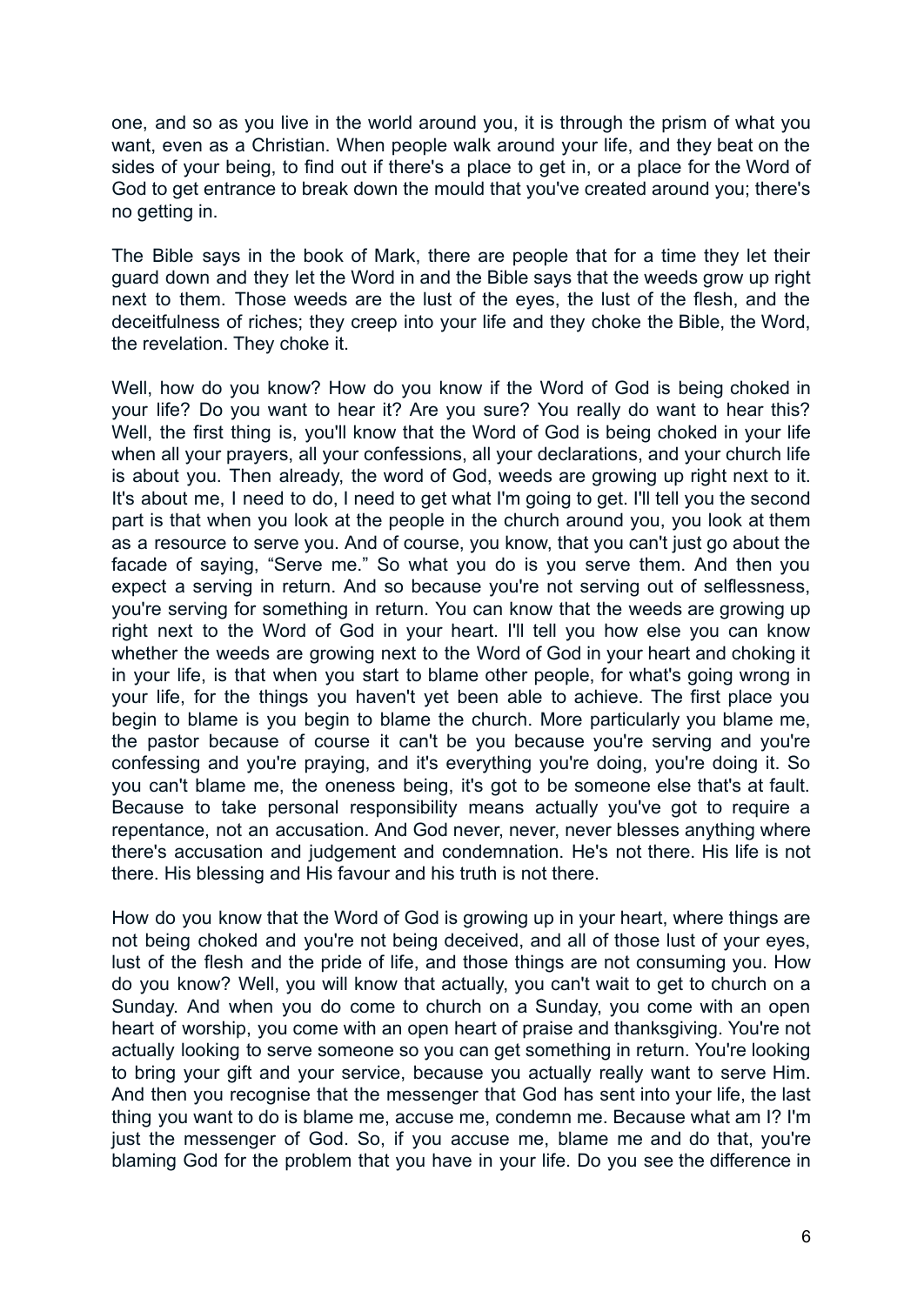attitude? Self-oneness person versus someone that is really wanting the will of God in their life and they're wanting to live in the authority and the blessing and the favour, and all of the abundance of the assignment that God gives you, but can only be achieved through the Ecclesia which means you understand that the collective governance, that is the church, is what brings you to the most powerful part of your life.

I can't go back today, if this is your first time in church, I can't go back and explain too much to you about the word Ecclesia, except that Jesus didn't talk about the church in the form of a congregation of people. He talked about the church in the form of and I use the Greek word, *Ecclesia*, which means to rule. Which is why the world is hungry to see the emergence of the church, because the church is not just a body here that will marry you, bury you, christen your children and occasionally you come to church, because it's fun. Because the pastor puts on a drama for you or because there's great music in the church. You understand that that happens in the church but rarely the Church that Jesus died for is a church that has influence in the world.

We have powerful prayers that change and can remove presidents and kings. We have prayers that can change governments. We have prayers that can change circumstances in people's lives. We have the love of God that reaches out and touches people and changes people. We have the glory of God that is shining through our every being, the relationships that we have reflect that we have rulership over ourselves and then over the circumstance. The first thing that happens in Ecclesia, is that you know how to govern and rule yourself. Which is why the oneness, self-being is such a challenge when it comes to, "I want to be a Christian that knows how to walk in abundance and power and freedom. But I want my oneness of my selfishness. But I want peace and abundance and I want contentment." But you got to understand that there's a journey you've got to walk with the church.

Now you know, if you've been around me long enough, you'll know that I do not consider this building to be the church. I do not consider any of these resources, TV's, or anything else that we have as the Church. You are the Church and it is our connectedness that makes the Church. If you remember last week, I said don't dislocate yourself. Don't dismember yourself. Well, Pastor John, you are the one that dismembered me. I doubt it. I doubt it. I'm not saying that I'm not one that can make mistakes. I certainly can. But I'll tell you that the love of God is always present with me in every person, every relationship, every group of people that God has placed in my care. He's placed and asked me to pray for you. He's asked me to carry you in my heart with the love of God, and to watch over your soul. But sometimes watching over your soul doesn't come with a pat on the back and say, "Well done."

Sometimes watching over your soul says, "You won't do this." "Why are you saying I can't do this?" "I heard it from God." "Well, I don't receive it from you, that's not the way I see it." Well, you've just said to the messenger of God, "I don't receive it from God. This is not God. And my judgement is what you've just done, Pastor, is not God." That is sure proof that you're living in the oneness of self. That it's about your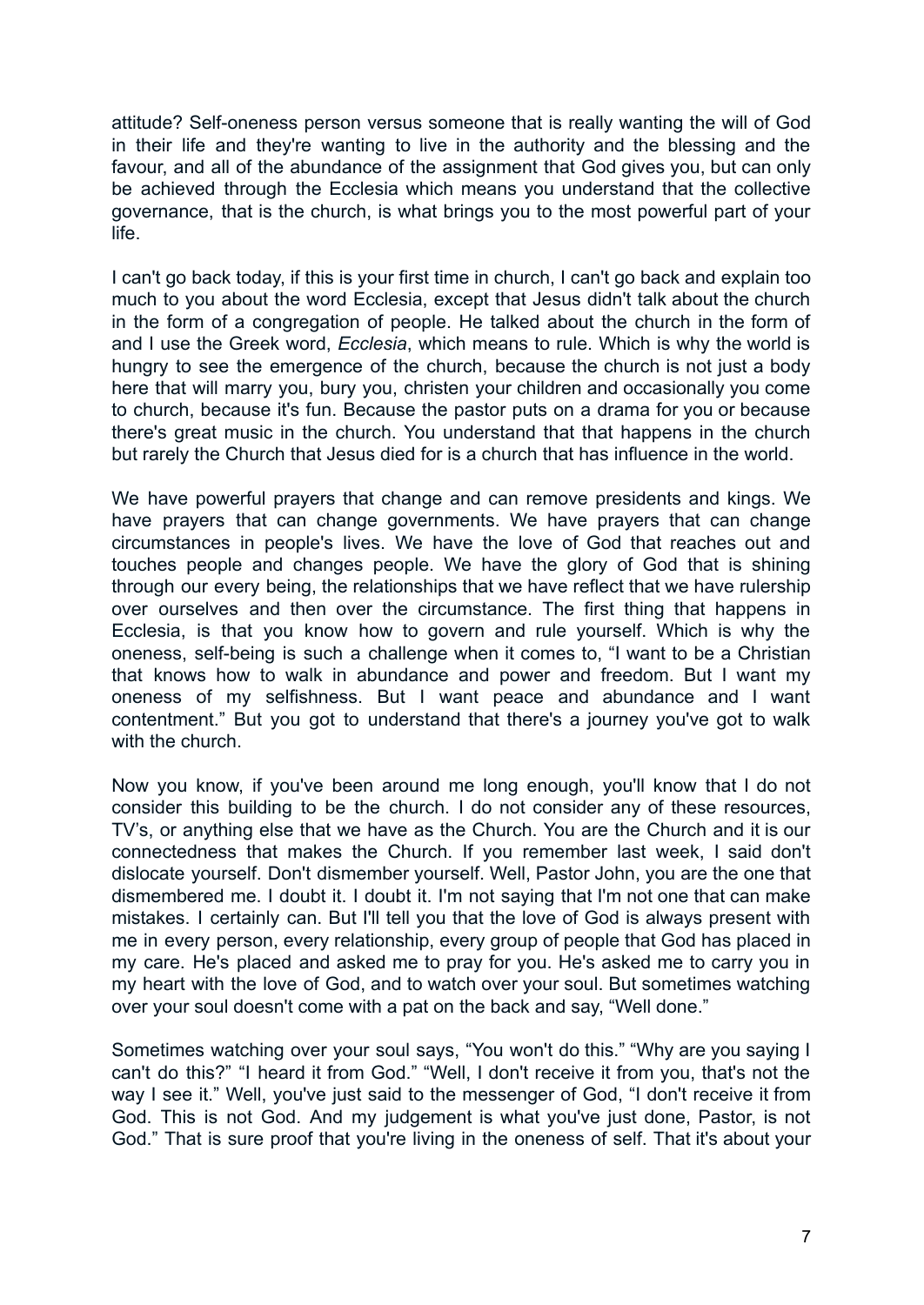dreams, your goals, your stuff that you want. Because if it doesn't fit what you believe, then others are to blame.

So, Ephesians chapter four verse 15, says **<sup>15</sup>but, speaking the truth in love…** So, sometimes when you speak the truth in love, people don't want to hear but you have to have the truth in love so that you **may grow up in all things into Him who is the head—Christ— <sup>16</sup> from whom the whole body, joined and knit together by what every joint supplies, according to the effective working by which every part does its share, causes growth of the body for the edifying of itself in love (Ephesians 4:15-16 NKJV).**

I've got news for you, I can't grow beyond a certain level if you don't grow with me. And if you don't allow the growth to happen in your heart, your whole growth is designed to challenge me. Come on now. Okay, so you know the story quite well because I'm talking about relationships and I'm talking about the resurrection power of Christ. Because there's things that the resurrection power of Christ that raised Jesus from the dead, that also raised you out of your darkness and out of your self life, and gave you new life that empowers you to live with the choices that you can make to be free. You don't have to be stuck in a cage of self-oneness. But you've got to let somebody help you out there because you can't let yourself out. Hallelujah. Just like I couldn't leave my arm at home today. I think I'll disconnect it and leave it there because I don't need it today. You can't do that. If my arm is hurting, and it's painful, and it's got gout in it, and it's inflamed, I still have to bring it with me. And so I'll wrap it up and put a bandage around it and I'll make it, I'll protect it but I can't go anywhere without this inflamed, hurt arm. So what does the rest of the body start to do? Come on now, this is basic biology. The rest of the body goes about putting a lot of focus and a lot of energy in trying to fix this inflamed joint. Right? And so actually, the rest of the whole of the rest of the body starts to be impacted because this joint is inflamed, because this joint something is rebelling against the rest of the body here. You may say this, "You're preaching well, Pastor John." You can say it again. [Congregation says, "You are preaching well, Pastor John.")

And so I tell you the timeless truth in John chapter 14 verse 12 in The Passion translation. **<sup>12</sup>"I tell you this timeless truth: The person who follows me in faith, believing in me, will do the same mighty miracles that I do—even greater miracles than these because I go to be with my Father! (John 14:12 TPT).** In other words, we can do greater miracles because Jesus said we can because He goes to the Father, which means we all collectively can do miracles if we understand that we are in Christ. Come on, do you want some teaching to help you understand that scripture? So, is there any single one person, any single one person that's born again living on this earth, that is greater than Christ? So is there any single one person on the earth that can do greater miracles than Christ? So how is it that Jesus says to His disciples, **<sup>12</sup>…the person who follows Me in faith, believing in me, will do the same mighty miracles that I do—even greater miracles than these because I go to be with my Father! (John 14:12 TPT).**

So that would immediately make you feel and refer to the fact that you can do greater miracles than Jesus because Jesus is sitting at the Father. But did Jesus not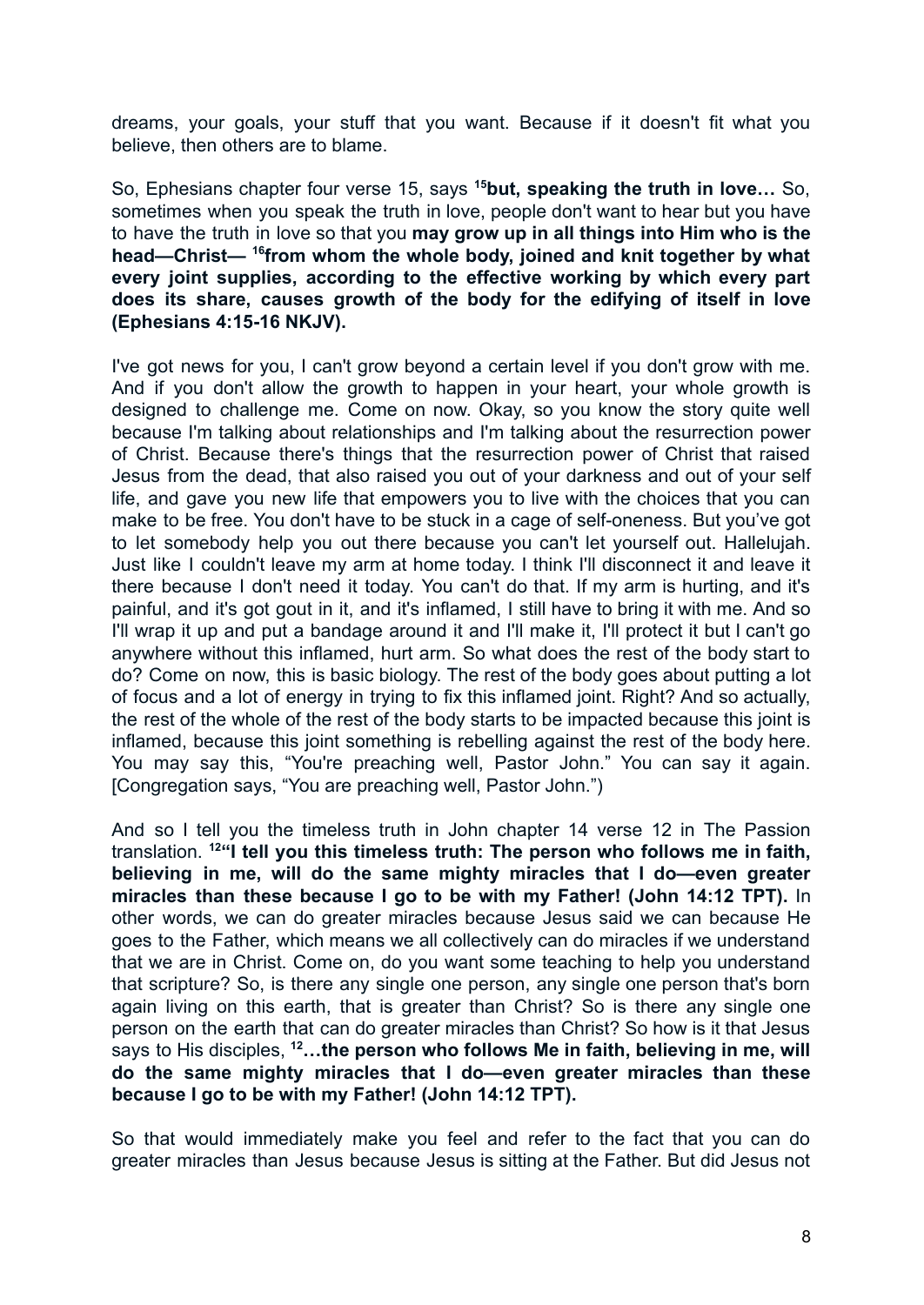say Him and the Father are one and that everything that He says and doesn't, is because the Father told Him to do? So how could He have done less miracles while He was on the earth, and we can do greater miracles as individuals? Number one, He considers all of us to be one body, in Him, and the Holy Spirit that is in us is the One who does the miracles and He lives in all of us. So where Jesus could only do miracles in one body at one time, all of us can do miracles simultaneously at the same time. Therefore, we can do even greater miracles not because they're greater in itself, but because they're greater because we can all do it. Hallelujah.

**<sup>13</sup>For I will do whatever you ask me to do when you ask Me in My name. And that is how the Son will show what the Father is really like and bring glory to Him. <sup>14</sup> Ask Me anything in My name, and I will do it for you!" <sup>15</sup> "Loving Me empowers you to obey My commands.** Remember, we're talking about relationships. **Loving Me empowers you to obey My commands (John14:13-15 TPT).** "I'm sorry, I can't get rid of the fear that I have." "Loving Me empowers you to obey My commands. I have not given you a spirit of fear, but of love, and of power, and a sound mind." "But this fear keeps dominating me." "Loving Me empowers you to obey My commands. What's My command? You do not have to live in fear, because I didn't give it to you. You live in love and power and a sound mind." "But I can't seem to get to that." "Obey Me. Connect with Me, love Me." Hallelujah.

**16-17And I will ask the Father and He will give you another Savior, the Holy Spirit of Truth, who will be to you a friend just like me and He will never leave you. The world won't receive Him because they can't see Him or know Him. But you will know Him intimately because He will make** His home **in you and will live inside you (John 14:12-17 TPT).** That's why I'm confident that if the Holy Spirit of love is living inside of you, and He's the One that's actually driving you that you won't look at the brothers and sisters in the church and look at the Church and say, "Well, they don't quite fit my mould." What you'll do is you'll see the smallest, youngest Christian that is just full of God, can be seven years old, and you can see Christ in them and if you see the Christ in them, you could call a seven year old over because of the pure worship that they have with God and you can call that seven year old over and say, "Please, put your hand on my hurting knee and ask Jesus to heal it." And the Spirit that is in that child will release faith for healing to your body.

John chapter 15 verse 1, again in The Passion Translation. I'm going to need to read this because it's the best way that I can get it through to you, is the Bible itself. **<sup>1</sup> I am a true sprouting vine, and the farmer who tends the vine is my Father. <sup>2</sup>He cares for the branches connected to me by lifting and propping up the fruitless branches and pruning every fruitful branch to yield a greater harvest (John 15:1-2 TPT). "**But Pastor John, I don't like the pressure you're putting on me. I don't like the words that you're telling me. I don't like the stuff that this message is telling me today." Cut, cut, cut. Is it uncomfortable for you? Cut, cut, cut. What's He doing? Pruning you because actually when the season comes, He wants you to bear more fruit, to actually show Him off better. "Yeah, but sometimes the way you say it I do not like it." Sorry for that. I'm human. If there's anything about my humanity that you can say, "I see the humanity in there." It's here when I'm in the pulpit. If I'm in the pulpit, and you say, "I do not like what you're saying." Then you say, "He's just the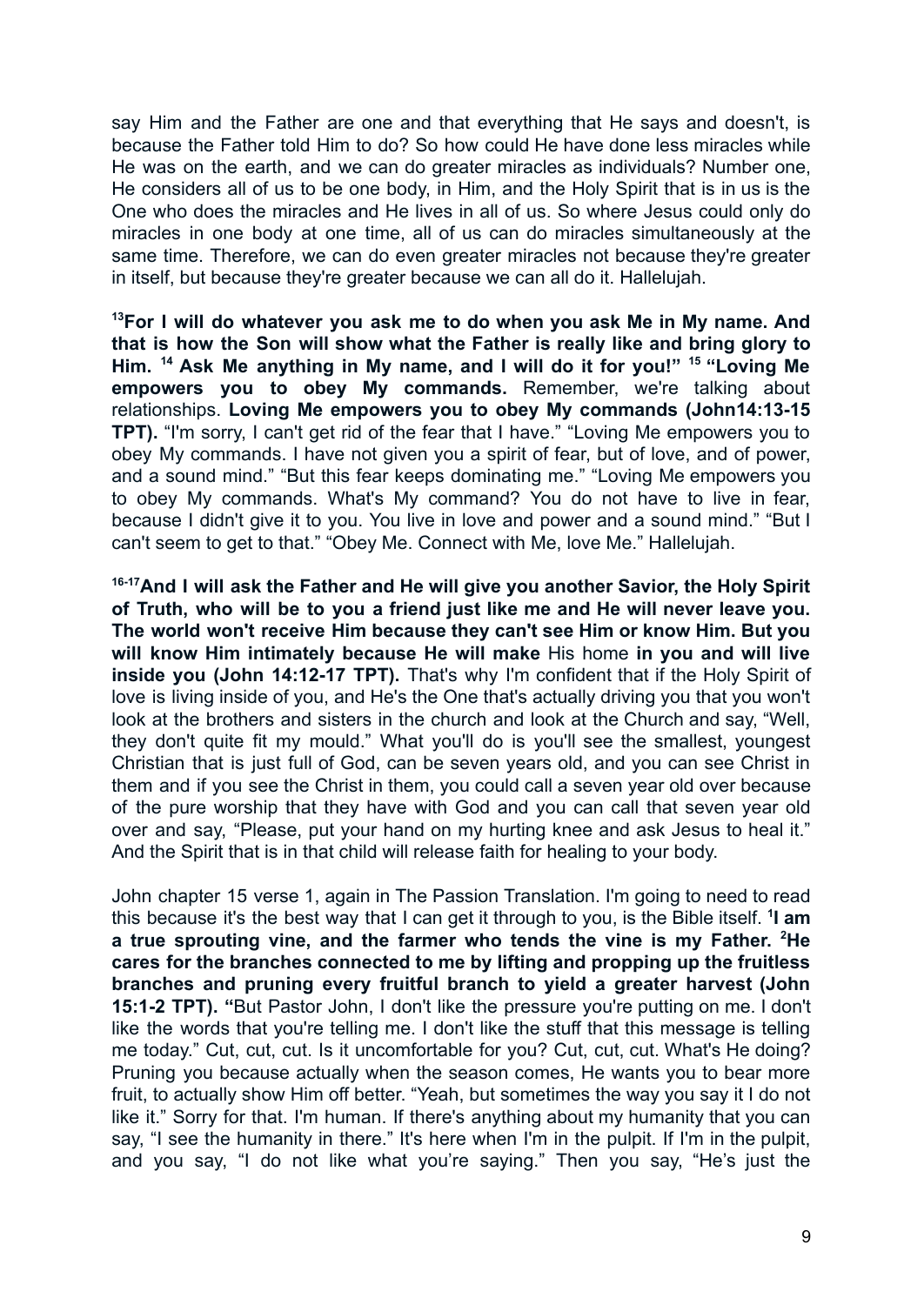messenger, but I'll receive what God's saying." Hello. But when I'm standing in the pulpit here, it's not John Bendixen speaking. My own humanity might show forth because sometimes the way that I communicate might not be as much as what I see in my spirit but I trust that the Holy Spirit will reveal to you all that you need to know even though I'm inadequate in the way that I can share all that Christ is. This vessel can't hope to show you everything that Christ is, certainly not on a Sunday morning. But whatever you need, I have to trust the Holy Spirit that He brings the message to you and He works in you and ministers it to you in such a way that it deeply affects your heart and will change you.

**He cares for the branches connected to me by lifting ….** I've said about the pruning, **to yield a greater harvest. <sup>3</sup>The words I've spoken of you have already cleansed you. <sup>4</sup>So you must remain in life-union with me, for I remain in life-union with you.** That sounds like a God-centred lifestyle. Come on now. That sounds like a God-centred lifestyle. **For as a branch severed from the vine will not bear fruit, so your life will be fruitless unless you live your life intimately joined to mine.** Hallelujah. **<sup>5</sup> I am the sprouting vine and you're my branches. As you live in union with me as your source, fruitfulness will stream from within you—but when you live separated from me you are powerless. (John 15:2-5 TPT)**

Powerless. Come on. Everything that you have in God is full of power. The man standing in the cage here. He can see everything, he can see all the Christians behaving the way that they behave. He can see all the music that's going on. He can see all the world that's going by, but he's completely constrained by a self-made cage. And even though from time to time, the pastor comes with a message and he brings a hammer and he bangs on the side of the cage to see if maybe there's an opening, maybe there's some way that we can actually bring some deliverance. You hear the message, you see the message, you see what's going on around but don't touch this part of my life because everything else in my life that's just; church is just a part of my life, don't come and tell me that I must live my life in God. I just want church to be one part of my life. I want to have everything else the way I wanted to have it. Come on, just because I preach this to you doesn't mean to say that sometimes the enemy of God will come to me and want me to actually live in my own self-oneness. This applies to all of us all the time. You never get to a point in your life where the self-oneness, self-desire, self-goal, self-dreams doesn't come and rise up inside of you and say, "You should take charge of your life. The Church's got too much to say." Hey? Ja, even me, ja. Even every significant minister and preacher that has graced this earth has had to struggle with that until the day they die. If you say, "That's not me struggling with that," yes, it is. "Well, you don't know what it is." I don't know what particular area it is that you will struggle with, but you will. "Well, give me an example, Pastor John."

Well, I'll give you an example of a man that I regard as one of the most spiritual men that I have ever had the privilege of being in his company and being mentored through his messages and his ministry. His name was Kenneth Hagin. And when Kenneth Hagin was in his mid 70s, the Holy Spirit visited him and said to him, "You need to start having Holy Ghost meetings." And Kenneth Hagin's response to the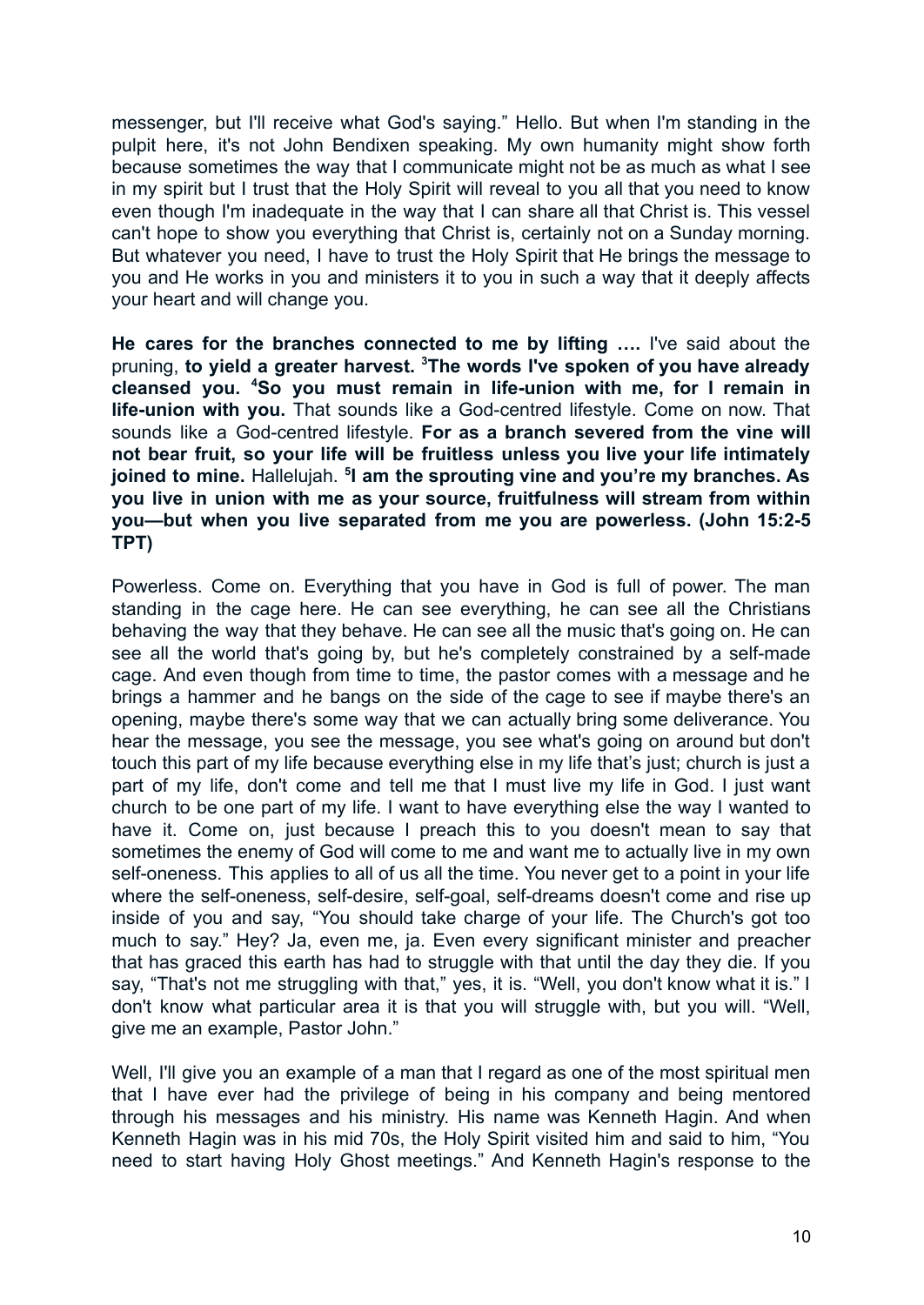Lord Jesus was - silence. He did nothing. He never obeyed Him. He never spoke against Him, but he never obeyed Him. He just didn't do it. In his heart, he had a conversation with himself and he said, "There's so many flaky churches out there that have the move of God, where there's all kinds of weird things going on in church. And I have established my ministry as a credible ministry of reputation of the Spirit of God, of the fruit of the Spirit, of the gifts of the Spirit; and being in the ministry all these 60 odd years or 57 years at that time and so, I don't want to ruin what I've lived my whole life establishing, by having a few people label me with those weirdos<sup>"</sup>

What was happening to Kenneth Hagin at his mid 70s? It was the self-oneness of his own dreams and his own goals and his own desires that was affecting him. In that moment, he put Holy Ghost meetings as a separate category in his life and said, "I won't, I won't do that." Well, when you have that much responsibility before God, and you know God as well as he knew God, and had many, many visitations by Jesus actually coming into his room. He died three times when he was 17 or there about. He died three times and God raised Him from the dead, so that he could get saved. Because twice he went to hell. And the third time, he came back into his body, he realised, "I'm a Baptist, but I'm not born again. I've been in church all my life, but I've never made Jesus the Lord, the personal Lord and Savior of my life." And he prayed the prayer of salvation. And the third time he died, his spirit went to heaven. And then God sent him back to the earth and said, "You have an assignment for the rest of your life that I want you to take to my people." That was just the first encounter that he had with a supernatural God, a divine God. And he had many such things.

And when you've been preaching the gospel and bringing faith and bringing the Holy Spirit and the gifts of the Spirit to the church for over 55 years, 60 years, and then you disobey God something tells you to do, the consequences are severe. In short time like that, he found himself in hospital. His heart was failing. You know, the thing that nearly killed him, or did kill him when he was 15, was a weak heart. From the time that he started to give his life to Jesus till the time that he was in his mid 70s, never had a heart problem again, never had any sickness and disease on his body again. But suddenly, he's in the hospital and his heart is failing. He's dying, literally, he's dying. He's in the hospital and he's saying, "God, how come I can't use my healing, the healing Scriptures, the faith that I have for healing, how come I can't use that healing strength right now for my own body?" The Holy Spirit spoke to him and said to him," You disobeyed Me by not having Holy Ghost meetings. And so, you left the door open for the enemy to come and attack your life and bring sickness and disease into your body." In that moment he said, "Forgive me, Lord, I repent. If I am healed, I will immediately begin Holy Ghost meetings." In an instant, God healed his heart. That demonic force that was trying to kill his life left him. What happened? For a moment he switched into self-oneness on that one issue. Instead of understanding that what God's doing is He's calling him in his assignment and his place in Ecclesia - is designed to touch all these areas so that we can impact the world system wherever we touch it.

**<sup>7</sup>But if you live in life-union with me and if my words live powerfully within you—then you can ask whatever you desire and it will be done. <sup>8</sup> When your**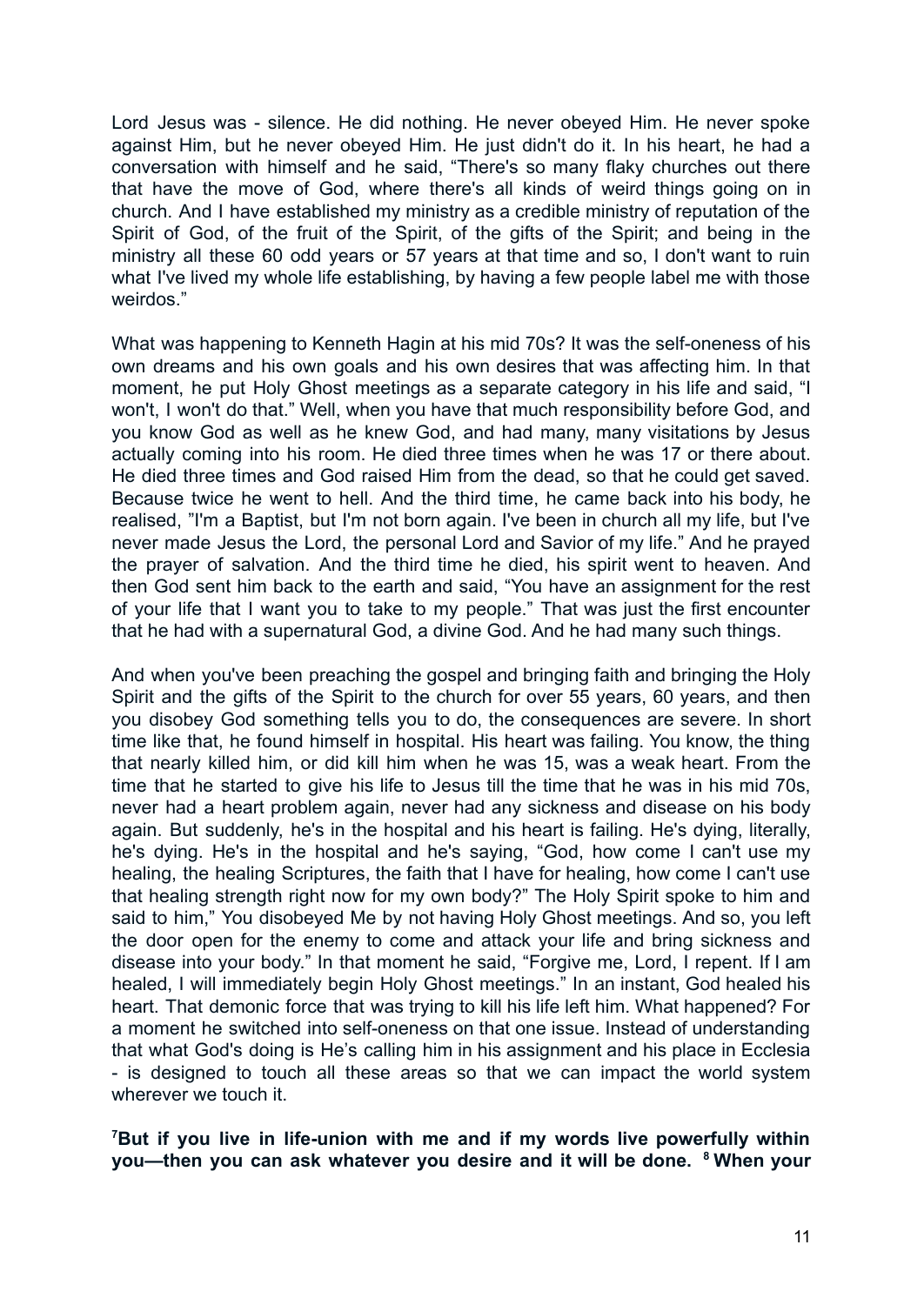**lives bear abundant fruit, you demonstrate that you are my mature disciples who glorify my Father! (John 15:7,8 TPT)** Sometimes, you have to bear fruit. You have to bear fruit by just not saying anything, you know. Sometimes you have to be strong and you have to stand up and say strong things. Like today, but you love it. Because you want to be the ones that bear abundant fruit, don't you? You want to be those people.

We are busy building outside at the moment, in a couple of weeks it will be finished. We're building a decking outside so that all of the MiXchangers that are joining us for this year, so that we've got some space to go and sit outside when we need to as a decking, but we'll be able to open the decking and have a baptismal font in the decking so that we can all stand around and do baptisms anytime of the year you like. If it's winter, we'll ask LeRoux who comes from Bethlehem, and he knows what cold is all about. He can get in and he can baptise the people you know, because he grew up with shorts and didn't have any shoes on his feet so he can get into cold water and baptise people. Praise the Lord.

**9 I love each of you with the same love that the Father loves me. You must continually let my love nourish your hearts. <sup>10</sup> f you keep my commands, you will live in my love, just as I have kept my Father's commands, for I continually live nourished and empowered by his love. <sup>11</sup>My purpose for telling you these things is so that the joy that I experience will fill your hearts with overflowing gladness! <sup>12</sup>So this is my command: Love each other deeply, as much as I have loved you. <sup>13</sup>For the greatest love of all is a love that sacrifices all.** Sacrificing all? That means I sacrifice my dreams, my desires, my goals, so that I can switch not from a self-oneness position but I can switch into a God-orientated lifestyle where it's not, "Church is just a part of my life." But, "God is everything in my life. And everything that's in my life is by God." **<sup>13</sup>For the greatest love of all is a love that sacrifices all. And this great love is demonstrated when a person sacrifices his life for his friends. <sup>14</sup>You show that you are my intimate friends when you obey all that I command you (John 15:9-14 TPT).** Hallelujah.

I'm going to just talk for just a few moments about inter-God relationship and interpersonal relationship. Give me five more minutes. Are you enjoying this? Are you getting something out of this today? Okay, here's the thing. If I want interpersonal relationships to be really fruitful, significant, bearing fruit in my life, can I make that happen? I can't make that happen. What I can do is I can go to God and I can say, "God, I ask You and I'm connecting with You. I'm letting Your life and Your love impact me." When His love is fully in my heart, then I bring that love, the fullness of love that I bring, I bring to every relationship. The minute I do that with every relationship, I bring humility, I bring dignity, I put you above me. I bring no accusation. I bring no judgement, I bring no criticism. I bring no philosophy of my own that I must tell you about so that you can understand me. I come with an open heart, I come with a clear heart.

Every relationship, whether it be a relationship that is between a young man and a young woman who are unmarried, who think that maybe this relationship could go somewhere, if it's not God-centred first, then whatever happens after that, it will just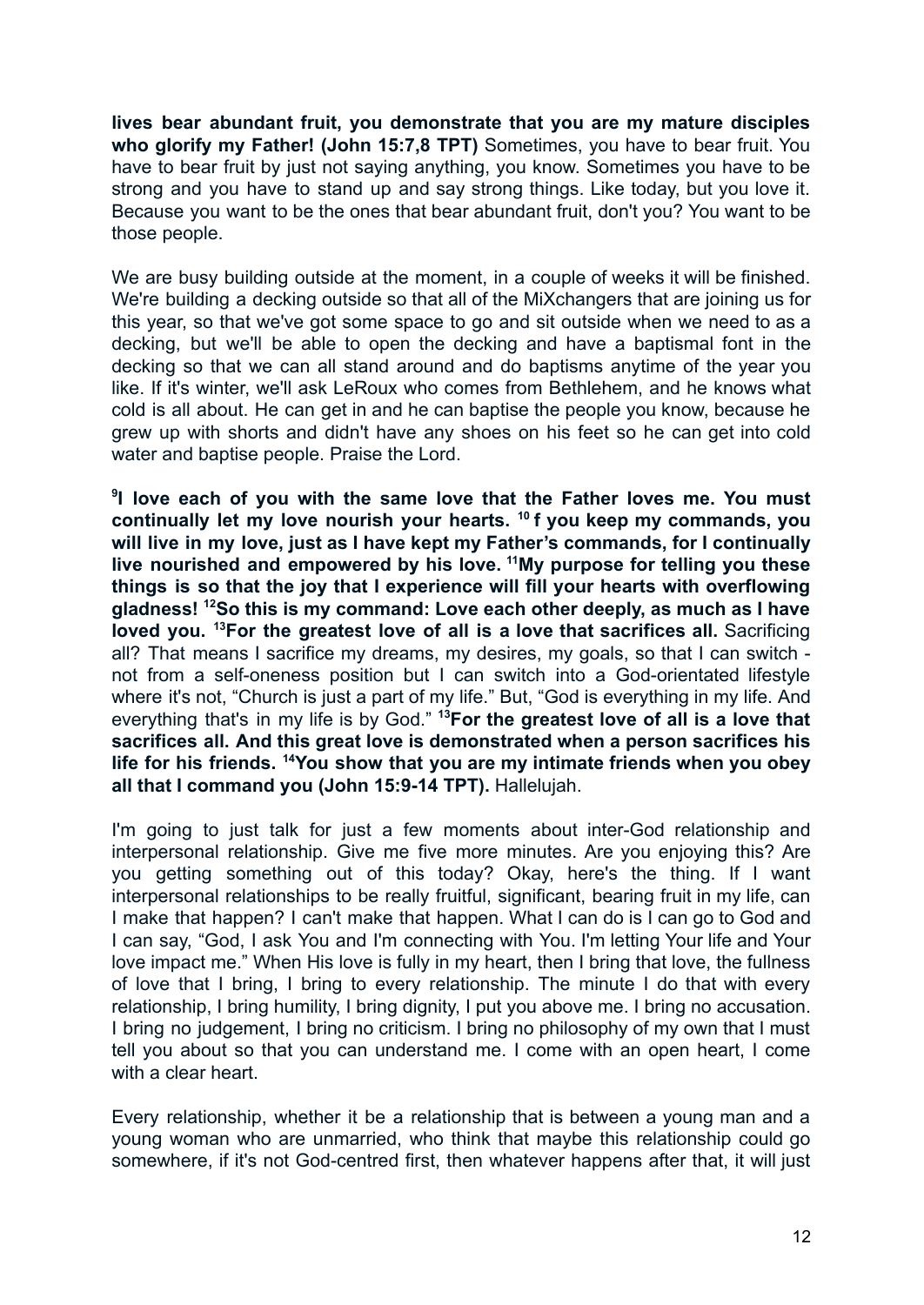bring trouble. But you might say, "But we both are Christians, and we both love God." It's still not equal. I have observed many relationships, where one person in the relationship is totally wanting to sacrifice everything for God, and the other person in the relationship doesn't want to, and there's tension. And very often there is a restraint that is on the person that wants to have a full life of assignment with God.

If you're in oneness with God, and not oneness with yourself, you look at everybody in a completely different light because why would you want to criticise someone in your life? Would you not want to give them the benefit of the doubt? Because the minute you have criticism and self-opinion judgement about a person, are not making yourself more important and knowing more than the person you've just judged, or criticised? I know more than you. How about that? Surely, if the love of God is in you, and you want fruit inside the church environment, you have to be on your guard and you've got to be constantly aware that every relationship that you're touching, that your words are and your behaviour is one that wants them to grow to the fullness of what God's called them to. So, but what if it's at my cost? So what if it's at your cost? If you are in a place where you say, "Prune me because my behaviour is not good here." Then what you can do then, is bear more fruit. So actually, while it may be at your cost, in the short term, in the medium to long term, you're the one that bears fruit. And what if, when you elevate that person and you do everything for that person's interest, they are actually able to achieve a greater height in God? Do you not share in that person's harvest? So as a body of Christ that is connected together, our whole, the whole shebang, the whole deal is that Jesus would be so strong amongst us that we take no glory for anything that happens to ourselves, neither do we criticise or judge anybody for what they are doing. We walk in love and we walk in the love of truth. That doesn't mean to say that if somebody is doing something wrong, you don't tell them in truth, "This is out of order."

My son Brynn here will tell you that for the most for a large portion of his life, his relationship with me was relationship between son and father. There came a time in his life, where the person that happened to deliver the message to him was his mother. And his mother said to him, "Your father is not just your father, he is your spiritual authority. And if you cannot submit to what the spiritual authority in your life says, then you cannot receive anything from God." That was a big moment in Brian's life because he broke down in tears. And actually, he repented for days with tears and weeping and crying. Because he realised all of his life he had seen me as his dad. He had the familiarity of me as dad. He'd seen me in my humanity, even though he knew I was a spiritual man. He wasn't yet ready to submit his oneness of self to the spiritual authority that was me. It's not only happened with Bryn in my family. I've had it happen with other members of my family where they see in me and in Pastor Sharon the humanity of who we are. And in our humanity, I promise you, you can say lots of stuff about us. But the minute you now come and talk to me about my humanity. I had a family member actually say one day that they believe that their calling is equal to my calling and wanted to actually walk alongside me in the church as an equally called person, a family member. Well, you know, I can't help that they feel that way. And so of course, I've paid a price all my life to walk in this office. In my whole life, everything I've done in my whole life, is to serve Jesus, to love Jesus, and to walk with Jesus and give my life to Jesus and serve the Church of Jesus. Even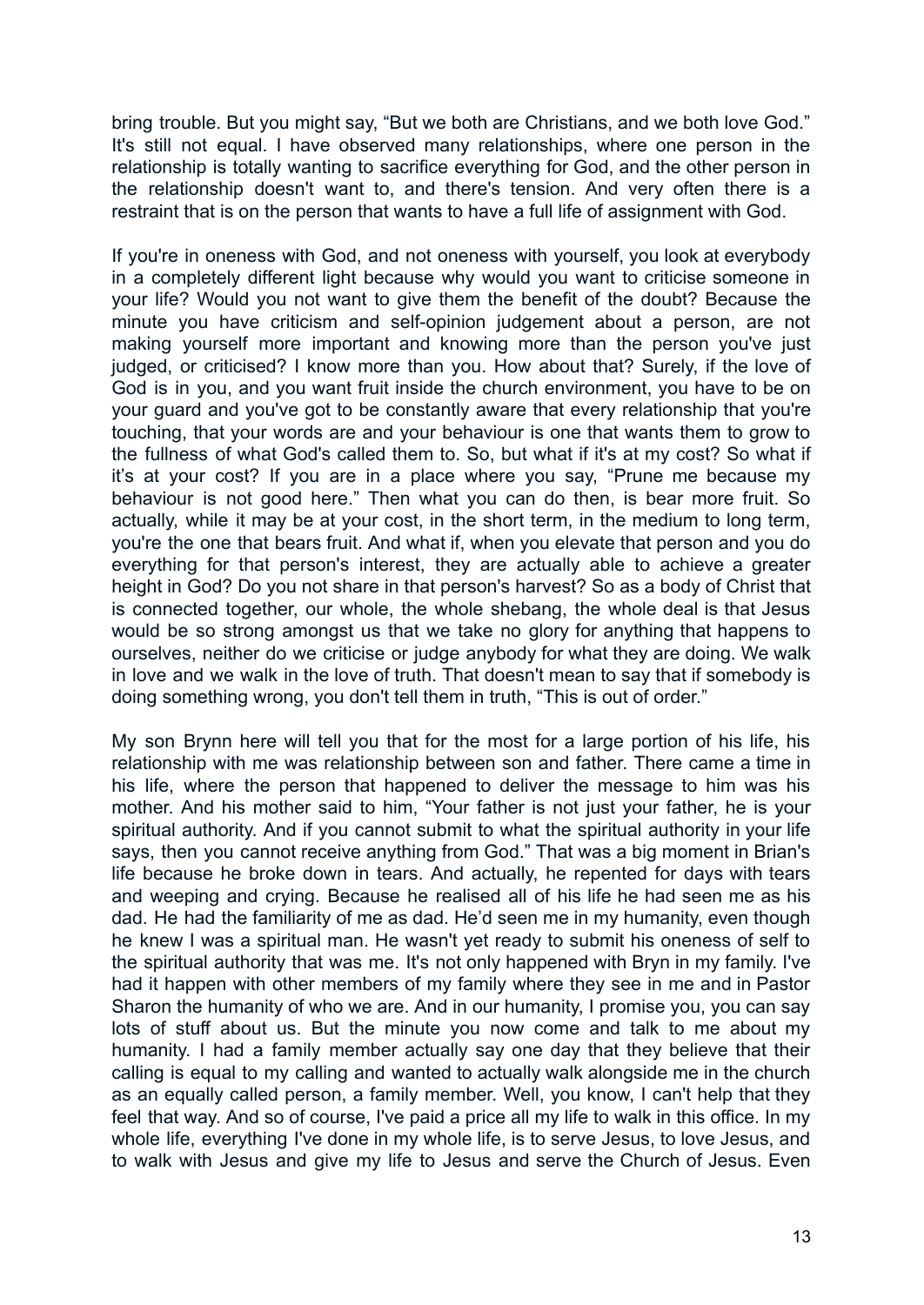when I was in the corporate workspace, I was serving Jesus more than I was actually serving my own self. So I paid a price to walk in this office. And in a very short space of time,a family member came and said, "I'm equal to you. So I want to share the same space as you." Sorry, you can't do that God hasn't told me that you're equal to me in this church. So if you feel that way, go and start your own church, and walk in your own authority, your own calling, your own anointing, go do it. Don't come here and try and take my stuff. So what happened to my family member? They were living in the oneness of themselves. And church was a part of their life that they wanted more prominence in, but actually, they lived for the rest of their life by themselves. So I had to speak the truth in love. Didn't like it. No longer part of my life for any meaningful anything, because it wasn't what they wanted to hear. You're talking some personal stuff here today. Well, here's the thing about it, if you think that where we stand in life, the enemy doesn't come and try and drag everything that we are, our ministry, all our life into that self-oneness where we pursue our own dreams, goals and our own desires and the things that we want. If you think the enemy doesn't want Sharon and I to do that, you're mistaken. On the contrary, the very people he wants to do that to are me and her. Because if we live in that space, guess what's going to happen to you? You got nowhere to go. You either got to leave the church or you got to follow me. And so where am I going to take you? Help you make your dreams come true. Let's achieve goals together. Let's follow.. What plan are you making? Let me help you to get your plan. And God stands on the sidelines and He says, "What can I do for you?" "But Lord, You said I can ask anything in Your Name and you'll do it for me." "But you're not doing it in My Name. You're doing it in your name."

And so of course, people in my family, they blame me, blame me. I'm the person that's wrong because they can't be. Because what happens if they take responsibility for themselves? Come on work with me now. Then they've got to stand before God and say, "Maybe I'm wrong. Now I must repent. And if I've got to repent, then all of the stuff that I really want for myself, I've got to let it burn on the altar. Got to let it burn on the altar. God's got to burn it with fire. He's got to let His hammer break down the most stubborn resistance that's in my heart. I've got to let it burn. But I don't like that. I don't want it to burn. I don't want it to be broken… I want what I want." Don't shout me down. You know, you can shout me down, come on. Hallelujah.

Well, how am I ever going to get to this point, Pastor John? Where I have the relationship with God that actually will lead me to have relationships the way that you've described - full of fruit, full of joy, full of peace, full of wholesomeness, goodness? Well, I'll tell you, His power is already in you. You just got to let the body of Christ minister to you. A sure sign actually, that you're actually not letting this happen and you're in your cage is isolation.

This is why the Lord has me speaking about relationships now, because for two years the devil has tried his best to isolate you, the Church, from each other. Isolate you from me, and me from you. So guess what? God had me focused on anything and everything that I could do to bring messages to you, love to you. Everything from a digital platform, to doing whatever we could to bring love to you. To help you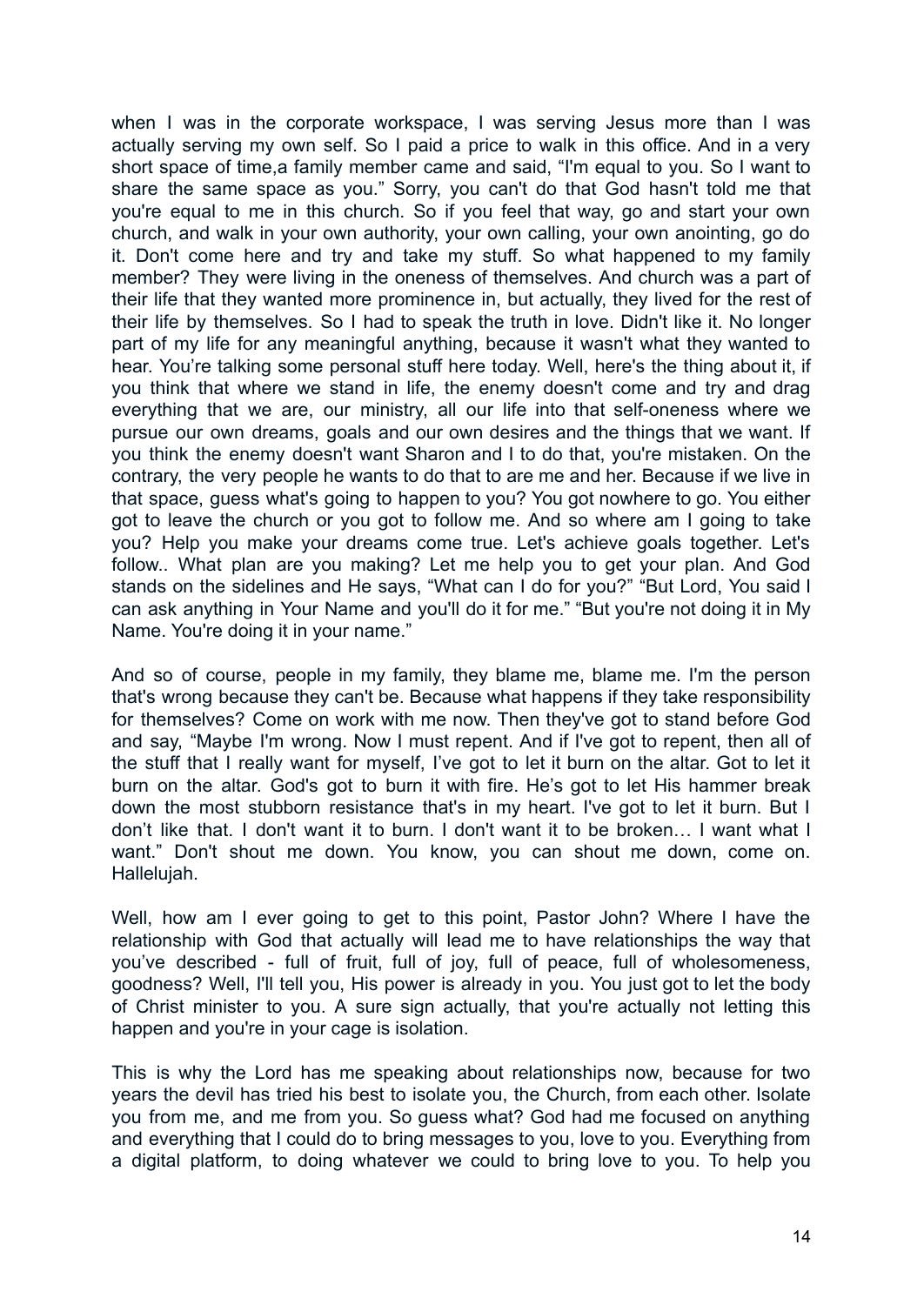through the time where the devil was breaking relationships, isolating people, going against their minds, causing futility in their minds, causing all kinds of death and destruction in people's lives, and all manner of things. People begin to question God, "Where is God now with this economy? Where is God with all the sickness and disease? He's supposed to be in control of everything." And so the enemy has come with a big lie because of a virus. Tried to separate the Church. Try to make us live on our own in our own little bubble. I've got good news for you; God already knew that a long time ago. And when He said, "I'm going to take the children." He said, "I'm breaking the hold that the world system, that Babylon has had over young adults and young children, I'm breaking the mould. They are no longer going to serve the world. They're going to serve Me. And what the devil has meant for their harm, I'm going to turn it around, and I'm going to take them for Myself. And I'm going to make them a powerful force in My hands and they are going to do great and mighty works in the Name of Jesus. They're going to cast out devils, they're going to heal the sick. they're going to do great and mighty things in the Name of Jesus. They're going to be full of the Holy Ghost, they're going to be full of wisdom and full of power. They're going to be doing great and mighty things because it's not about themselves. It's about the oneness they have with God. And they chose to give up their future to follow a future with God. Hallelujah.

I'm getting ready to see these first ones that were first fruit ones. And this next year that's coming for, not one of them decided to go back into the world system this year, they all came back. And now we've got a whole bunch more coming this year. And we're just going to get bigger and bigger, and I'm telling you, it's going to be mighty works that are going to be done in the Name of Jesus. There's going to be a great centering of God in their lives and they are just going to go and do some things that are going to just… People are going to say, "Where'd you come from? You're only 19 or 20 but you've got an authority, like somebody that walks around that's got a theological degree, that's got an authority of 30 years." You're going to say, "Yes, that's Jesus in me. That's my *boetie* and *sussie* next to me. We got it together. We love each other. We don't fight each other. We don't compete with each other. We're not trying to politic each other or criticise each other or judge each other. We love each other. And we are here to love the world through the same love."

God is redeeming relationships. And he's using the first fruits of last year's MiXchanges. He's using the first fruits to redeem your relationships. And the next ones that are coming this year, He is going to use you too. He's going to redeem relationships in the church. He's going to redeem relationships in marriages, redeem relationships between friends, between brother and sister and sister and brother, between cousins and nephews and uncles and aunts. God's going to start doing something and you're going to see families are going to come before God and they're going to bow the knee to the Lord Jesus Christ. And they're going to say my life is not worth anything unless I'm worshipping Jesus. Hallelujah. Hallelujah. Glory to Jesus.

God is raising up for Himself a people where COVID was going to come and destroy the church. He's rising up a church that is going to be strong. Hallelujah. So be